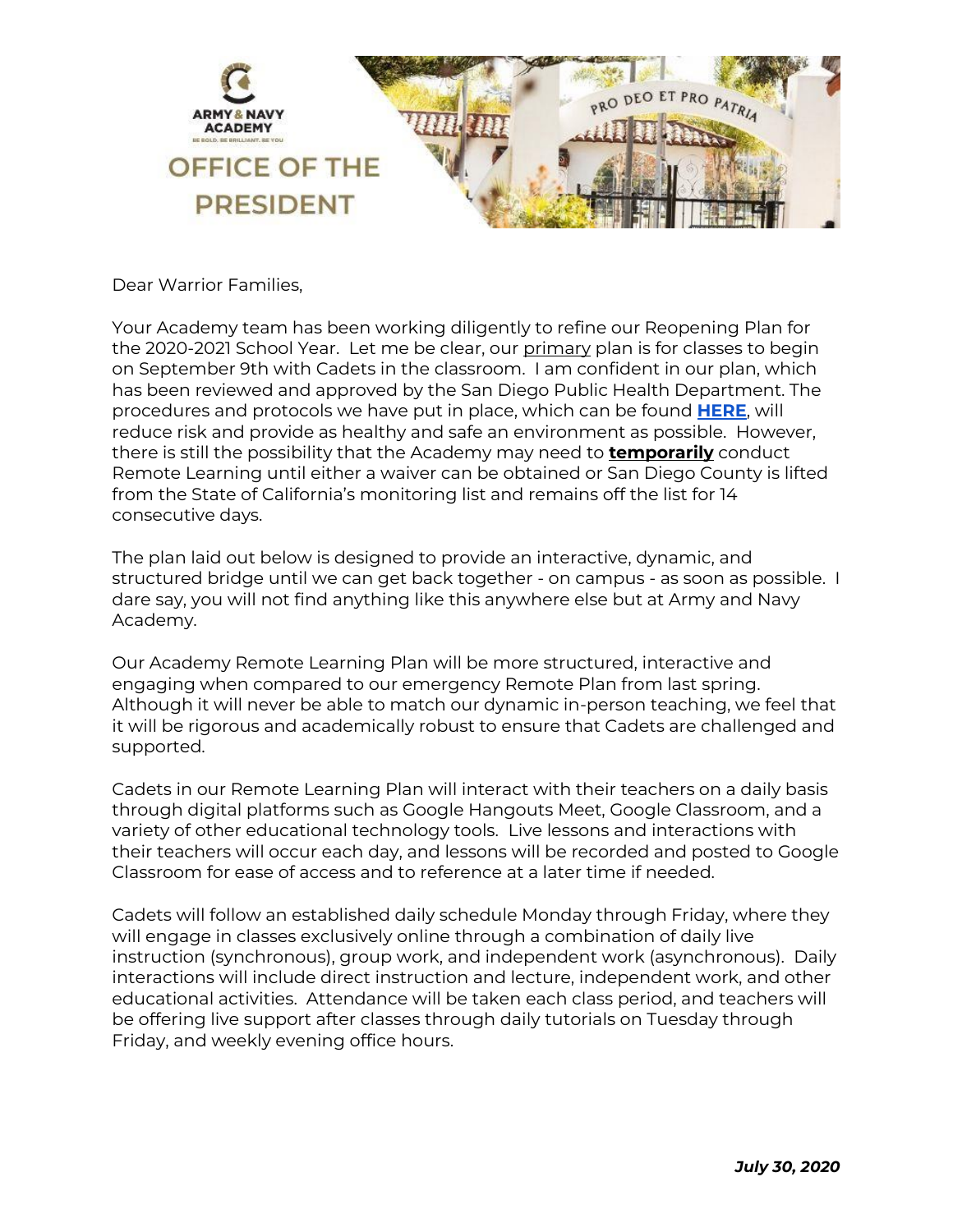Counselors also play a very important role in supporting Cadets remotely, and our counselors will be available daily to assist Cadets with both academic and socialemotional needs.

Cadets and families will be provided with clear objectives and expectations regarding grading, deadlines, and other important information as they would during in-person instruction.

## **\*Cadets will be expected to be on-time, respectful, and active participants in all of their classes and activities.**

Our Remote Learning Plan will offer much more than an engaging academic program. Our Cadet Life team will also be heavily involved in your Cadet's life each day. Daily accountability, live physical training (PT) in the afternoons, and nightly TAC Time are other vital parts of our Remote Learning Plan. We believe that building the Brotherhood, consistently mentoring Cadets, and teaching leadership skills remotely are just as important as when we are on campus. A key factor in maximizing the effectiveness of our program involves how Cadets begin each day. To that end, we have built a very structured schedule to help set up all Cadets for success. We have provided the Remote Learning Daily Schedule Below:



| <b>MON</b>                                                                                                                                                                                                                                                                                                                                                                                                       | <b>TUES</b>                                                                                                                                                                                                                                                                                                                                                                                                                                    | <b>WED</b>                                                                                                                                                                                                                                                                                                                                                                                                   | <b>THURS</b>                                                                                                                                                                                                                                                                                                                                                                                                                       | <b>FRI</b>                                                                                                                                                                                                                                                                                                                                                                            |
|------------------------------------------------------------------------------------------------------------------------------------------------------------------------------------------------------------------------------------------------------------------------------------------------------------------------------------------------------------------------------------------------------------------|------------------------------------------------------------------------------------------------------------------------------------------------------------------------------------------------------------------------------------------------------------------------------------------------------------------------------------------------------------------------------------------------------------------------------------------------|--------------------------------------------------------------------------------------------------------------------------------------------------------------------------------------------------------------------------------------------------------------------------------------------------------------------------------------------------------------------------------------------------------------|------------------------------------------------------------------------------------------------------------------------------------------------------------------------------------------------------------------------------------------------------------------------------------------------------------------------------------------------------------------------------------------------------------------------------------|---------------------------------------------------------------------------------------------------------------------------------------------------------------------------------------------------------------------------------------------------------------------------------------------------------------------------------------------------------------------------------------|
| 745-0800<br><b>VIRTUAL ACCOUNTABILITY</b><br>0800-0830<br><b>BREAKFAST</b><br>0830-0915<br>PERIOD <sub>1</sub><br>0930-1015<br>PERIOD <sub>2</sub><br>1030-1115<br>PERIOD <sub>3</sub><br>1115-1200<br><b>LUNCH</b><br>1200-1245<br>PERIOD 4<br>1300-1345<br>PERIOD 5<br>1400-1445<br>PERIOD 6<br>1600-1700<br>PHYSICAL TRAINING (PT)<br>1700-1830<br><b>FREE TIME/DINNER</b><br>1830-2000<br>STUDY TIME/FACULTY | 745-0800<br><b>VIRTUAL ACCOUNTABILITY</b><br>0800-0830<br><b>BREAKFAST</b><br>0830-1000<br>PERIOD <sub>1</sub><br>1000-1015<br><b>BREAK</b><br>1015-1145<br>PERIOD <sub>2</sub><br>1145-1230<br><b>LUNCH</b><br>1230-1400<br>PERIOD <sub>3</sub><br>1405-1435<br><b>TUTORIAL</b><br>1445-1530<br>** PERIOD 0<br>1600-1700<br>PHYSICAL TRAINING (PT)<br>1700-1830<br><b>FREE TIME/DINNER</b><br>1830-2000<br>STUDY TIME/FACULTY<br>OFFICE HOURS | 745-0800<br><b>VIRTUAL ACCOUNTABILITY</b><br>0800-0830<br><b>BREAKFAST</b><br>0830-1000<br>PERIOD 4<br>1000-1015<br><b>BREAK</b><br>1015-1145<br>PERIOD 5<br>1145-1230<br><b>LUNCH</b><br>1230-1400<br>PERIOD 6<br>1405-1435<br><b>TUTORIAL</b><br>1445-1530<br>**PERIOD 0<br>1600-1700<br>PHYSICAL TRAINING (PT)<br>1700-1830<br><b>FREE TIME/DINNER</b><br>1830-2000<br>STUDY TIME/FACULTY<br>OFFICE HOURS | 745-0800<br><b>VIRTUAL ACCOUNTABILITY</b><br>0800-0830<br><b>BREAKFAST</b><br>0830-1000<br>PERIOD <sub>1</sub><br>1000-1015<br><b>BREAK</b><br>1015-1145<br>PERIOD <sub>2</sub><br>1145-1230<br><b>LUNCH</b><br>1230-1400<br>PERIOD 3<br>1405-1435<br><b>TUTORIAL</b><br>1445-1530<br>**PERIOD 0<br>1600-1700<br>PHYSICAL TRAINING (PT)<br>1700-1830<br><b>FREE TIME/DINNER</b><br>1830-2000<br>STUDY TIME/FACULTY<br>OFFICE HOURS | 745-0800<br><b>VIRTUAL ACCOUNTABILITY</b><br>0800-0830<br><b>BREAKFAST</b><br>0830-1000<br>PERIOD 4<br>1000-1015<br><b>BREAK</b><br>1015-1145<br>PERIOD 5<br>1145-1230<br><b>LUNCH</b><br>1230-1400<br>PERIOD 6<br>1405-1530<br><b>TUTORIAL/FACULTY OFFICE</b><br><b>HOURS</b><br>1445-1530<br>**PERIOD 0<br>1530-1700<br>TAC WEEKEND CHECKOUT<br>** PERIOD 0 Select Cadets<br>ONLY** |
| OFFICE HOURS<br>2000-2100<br><b>TAC TIME</b>                                                                                                                                                                                                                                                                                                                                                                     | 2000-2100<br><b>TAC TIME</b>                                                                                                                                                                                                                                                                                                                                                                                                                   | 2000-2100<br><b>TAC TIME</b>                                                                                                                                                                                                                                                                                                                                                                                 | 2000-2100<br><b>TAC TIME</b>                                                                                                                                                                                                                                                                                                                                                                                                       |                                                                                                                                                                                                                                                                                                                                                                                       |
|                                                                                                                                                                                                                                                                                                                                                                                                                  |                                                                                                                                                                                                                                                                                                                                                                                                                                                |                                                                                                                                                                                                                                                                                                                                                                                                              |                                                                                                                                                                                                                                                                                                                                                                                                                                    |                                                                                                                                                                                                                                                                                                                                                                                       |

## REMOTE LEARNING DAILY SCHEDULE